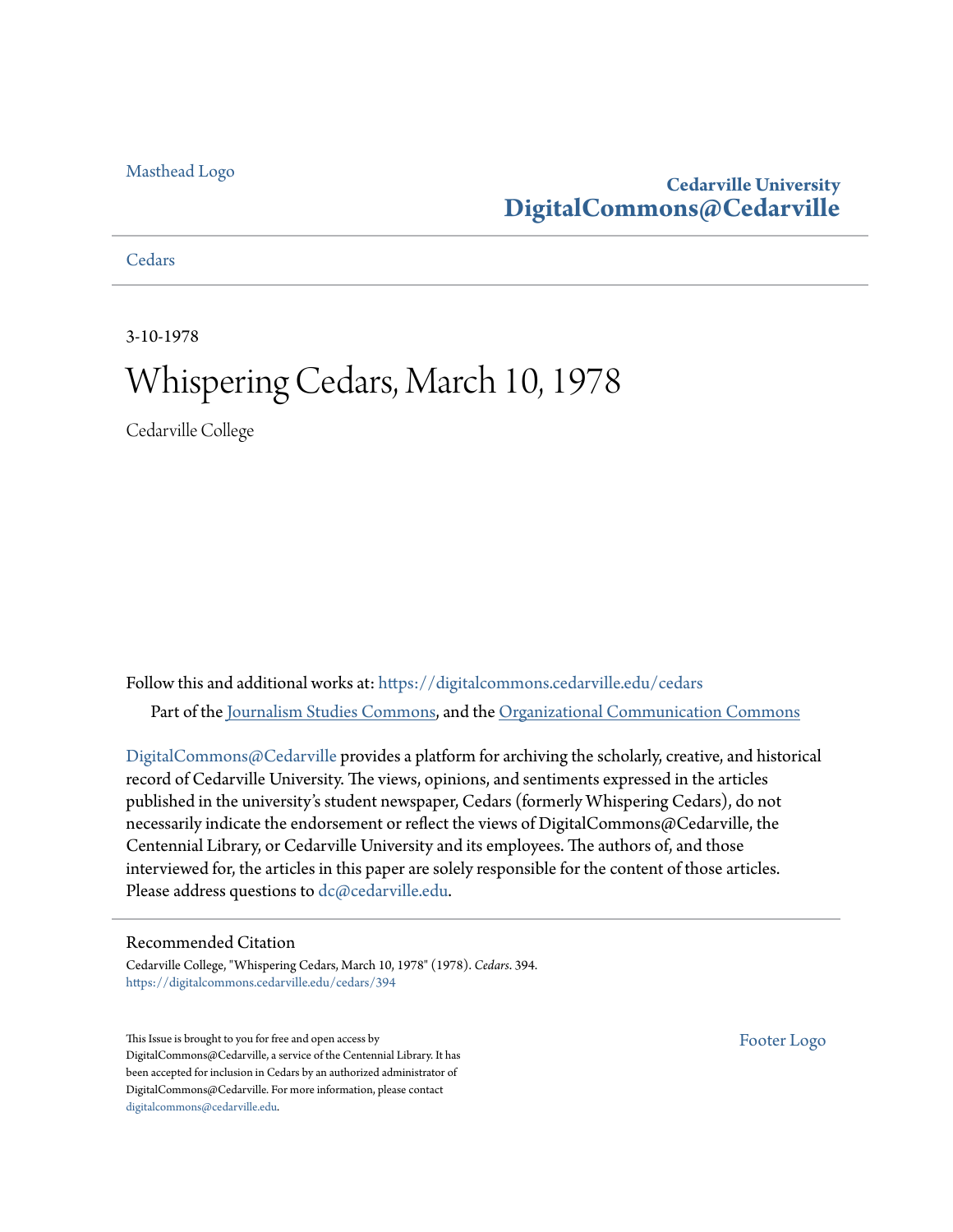# Lewis Ticket Wins Senate Race Fresident Festival Set Festival Set By Rick Jones John Potter was elected President President, Don Lewis; Vice-President, Chapper Roll 178

tions were held for the officers of the student body, and classes of '79 and '81.

The results are in, and the winners are as follows :

 In the class of '81, Valde Garcia was elected for a second term as President. Vice-President will be Jannell Decker. and Secretary will be Nancy Tenney. Marilyn Reinholdt will be next year's Treasurer, while Tom Paschall will once again be Class Chaplain. Senate Representatives will be Don Rickard and Trudy Tangblade.

In the student body elections, there was a great surprise as, when all the votes were tallied, it was found that there had been a straight ticket win for all of the candidates in the Don Lewis camp. This means that the 1978-79 student body/student senate officers will be:

Warren Throckmorten; Secretary, Cindy<br>Hall; Treasurer, Charlotte Olson; Chap-<br>lain, Terry Broach.<br>The only office not represented in

John Potter was elected President of the class of '79; Karen Dyer will hold the office of Vice-President. The Secretarial final was won by Joan Surso, and Marty Pressau won the election for be filled by Jeff Bean. The winners of the Representatives positions are Ron Bigelow and Ron Medlock.

This spring, Moody Press will release<br>a book entitled When God Became Man, written by Dr. George Lawlor, Professor of Bible at Cedarville College. The topic of the book is centered around Christology, or the Doctrines of Christ.

# **CC Teams Travel** During Break

During the upcoming Spring Break, a total of 201 students will be traveling for the school on nine different teams.

Vol. 46, No. 17

#### By Ron Phillips

certs in a nine-day tour.<br>Also traveling east will be a puppet<br>team serving in Christian day\_schools and churches in New Jersey, Virginia, Pennsylvania, and Maryland. Choral-<br>aires will be touring the Midwest, giving concerts in Ohio, Indiana, Illinois and Iowa.

The remaining teams will be traveling south to Florida. The tennis, golf, and baseball teams will be training for the coming spring season and also ministering in local churches and by one-to-one witnessing. The Beach Evangelism team is going to be in Ft. Lauderdale doing personal evangelism on the beaches and serving in local churches in both regular services and youth rallies.

| In This Issue           |
|-------------------------|
| Jack Anderson  page 2   |
| In Your Opinion  page 2 |
| Shirley Close  page 3   |
| Peanuts  page 3         |
| Sports Briefs  "page 4" |

In a recent interview, Dr. Lawlor stated that the basic ideas for the book began forming back in 1955-56, when he ject while at Grace Seminary. The man-<br>uscript itself was submitted to Moody<br>Press in 1974, and he received word this<br>past fall that they are anxious to print past fall that they are anxious to print it. It is due to be released sometime in May or June.

. Two Swordbearer teams will be travelschools and local churches. One team will be doing an open air concert at the University of Michigan at Ann Arbor.

presses, it would be a glory to God.<br>This will be Dr. Lawlor's fifth published book. His other works include a pub-<br>lication on ecumenical man, a translation and exposition of Jude, a book dealing with the Greek word alma (virgin) and the Virgin Birth, and the popular The Beatitudes Are For Today. These are available in paperback form in the bookstore, as will soon be When God Became Man.

Concert Choir will be on the East Coast in the states of New Jersey, Maryland, Pennsylvania, New York and then back in Ohio. They will be .doing fifteen con-

The text is based on Philippians 2:5-11,<br>a great Christological passage of the Bible. From this passage the author extracts principles concerning all of the major doctrines of Christ, from His pre-<br>existence and Virgin Birth through His<br>Second Coming.

either the Lewis or Miller ticket, Student Body Project Chairman, was taken by Rick Jones.

Cedarville College will hold a psycholo-<br>gy seminar. It may be possible to have gy seminar. It may be possible to have Drs. Jay Adams, Gary Collins and Lawrence Crabb here in the same week.

Cedarf villle Colllege **।**<br>१८ Cedars

Revenge, remorse, conspiracy, and laughter engulf the stage as a group of Cedarville students attend the Stratford Shakespearean Festival on October 5, 6, and 7 next fall.

Cedarville. Ohio

March 10, 1978

# **Centers on Christology**

<sup>A</sup>few minor. changes have been cited for the future excursion. Since transportation around the Stratford metropolis has been a problem in the past, Victoria Inn, conveniently located within walking distance of the town and Stratford Theater, has been delegated as the new lodg-<br>ing area.

Dr. Lawlor cited a number of reasons for writing the book. Because there is so often much controversy over Chirst-<br>ology, the book is written as a handbook<br>or study guide than can be used by any Christian from any walk of life. Dr. Lawlor sees it as the type of study book that every Christian should have. The book contains a series of questions on all ma- jor doctrines concerning Christ. Dr. Lawalso hopes that, in the face of an avalanche of material from the secular

# Alethia Produces Second Album; Release Scheduled for Late March

"Jesus Loves Me," "Be Still," "I Will Sing the Wondrous Story," and "Un-<br>bounded Grace" are just a few of the<br>album's songs.





Rehearsals for Pygmalion, <sup>a</sup>play by George Bernard Shaw are well under way. The play will be the spring drama presentation and is slated for performance on May 4, 5, and 6. The motion <sup>p</sup>icture version of the play won an Academy Award in 1938 for the best motion picture production. Pygmalion was later<br>made into the Broadway musical and motion picture My Fair Lady.<br>The play, comprised of five acts, is<br>the story of a phoentics expert, Henry<br>Higgins (Michael Brumbaugh). Higgins wagers with his friend, Colonel Pickering (John Duff), that he can transform <sup>a</sup>Cockney flower girl, Eliza Doolittle (Desiree Kirk), into a duchess. The main <sup>p</sup>lot of the story centers around his attempt to do so. Other characters in the play are Alfred<br>Doolittle (Tim Filler), Freddy Eynsford<br>Hill (Jim Leightenheimer), Mrs. Tyns-<br>ford Hill (Janice Kaufman), Clara Eynsford Hill (Peggy Harrell), Mrs. Pearce<br>(Janice Zachary), and Parlor-maid (Suzan Zink).<br>The cast has many long rehearsals ahead of them before the May performance dates. This will be the first time that a school play is scheduled for Cedar Weekend. The shows will be May· 4 and 5 in the evening and a matinee on May 6.



 In other Senate news, there are plans being made to have Dr. Victor Matthews on this campus in April to speak on topics related to apologetics.

Dr. George Lawlor

#### By Ginny Decker

Early Thursday morning, October 5, three college vans will travel to Stratford Canada, arriving for the evening performance of Devotion, a contemporary drama concerning a young man who returns home after a death in his family and encounters an array of relatives.

Other productions the group will be attending are Shakespeare's Macbeth, Julius Caesar, and Titus Andronicus, along with the choice of Haworth's The Portrait of the Brontes or The Merry Wives of Windsor. Haworth's play will be performed at the Avon theater in the town, enabling those interested in the lives of the Bronte sisters to attend, while the other dramas will be presented at the Stratford Theater in the park.

Posted outside of Mr. Ron Grosh's office door on the third floor of the Administration Building is a sign-up list with 45 available reservations. Because of the limited number, the list is based on the "First come, first served" principle, but Mr. Grosh, the sponsor of the trip, reserves the right to give preference to all English, Speech and IDS majors.

Although the room fees increased from \$12 to \$14 per day, the accomodations are better and include a heated indoor swimming pool. The gas expenses will range between \$5 and \$10 per student.

The total price for all five theater tickets will be \$22.50. Meal prices are not included and are left to the students' discretion.

#### By Christine Lofgren

Alethia, a singing team composed of juniors Warren Throckmorton, Terry Broach, Scott Browne, and Jearl Ward, has recently produced <sup>a</sup>new album. Jesus Loves Me is scheduled to be ready in two weeks on March 22 or 23.

Jearl presents "Honor Upon Pharaoh," an oral interpretation set to music.

A special feature of the album is <sup>a</sup> song written by Warren Throckmorton and his wife Debbie. The song·is "The Way, the Truth, and the Life."

Jesus Loves Me has been recorded under the auspices of Christian Educational Publications.

As a group, Alethia presents Saturday youth rallys, sings in Sunday church Services, and presents banquet programs both on the road and at the school. They

Alethia leader Warren anticipates record release. Throckmorton

are under the Department of Develop-· ment, not Christian Service.

Alethia produced another album last year entitled All Day Praise.

# ENERGY UPDATE

Cedarville College, like the rest of the nation, is waiting to see what action<br>President Carter will take to end the four-month-old national coal strike. Mr. Al Grisham, the head of the College Maintenance Department, stated that, until Dayton Power and Light (DP&L) knows what the President is going to do, they have refused to make any statement regarding possible cut-backs. At the present time DP&L has a 50 day suply of coal. This is, according to Grisham, due to the fact that they

have been able to buy some power from large power companies outside the state and because they have received some non-union coal during the strike.

Grisham commented that Cedarville College is still maintaining a cut-back of around twenty-five per cent. He em phasized that he was grateful to all those who have been involved in the efforts to conserve, and he pointed out that, in light of the miners' refusal to go back to work, continued conservation is vital.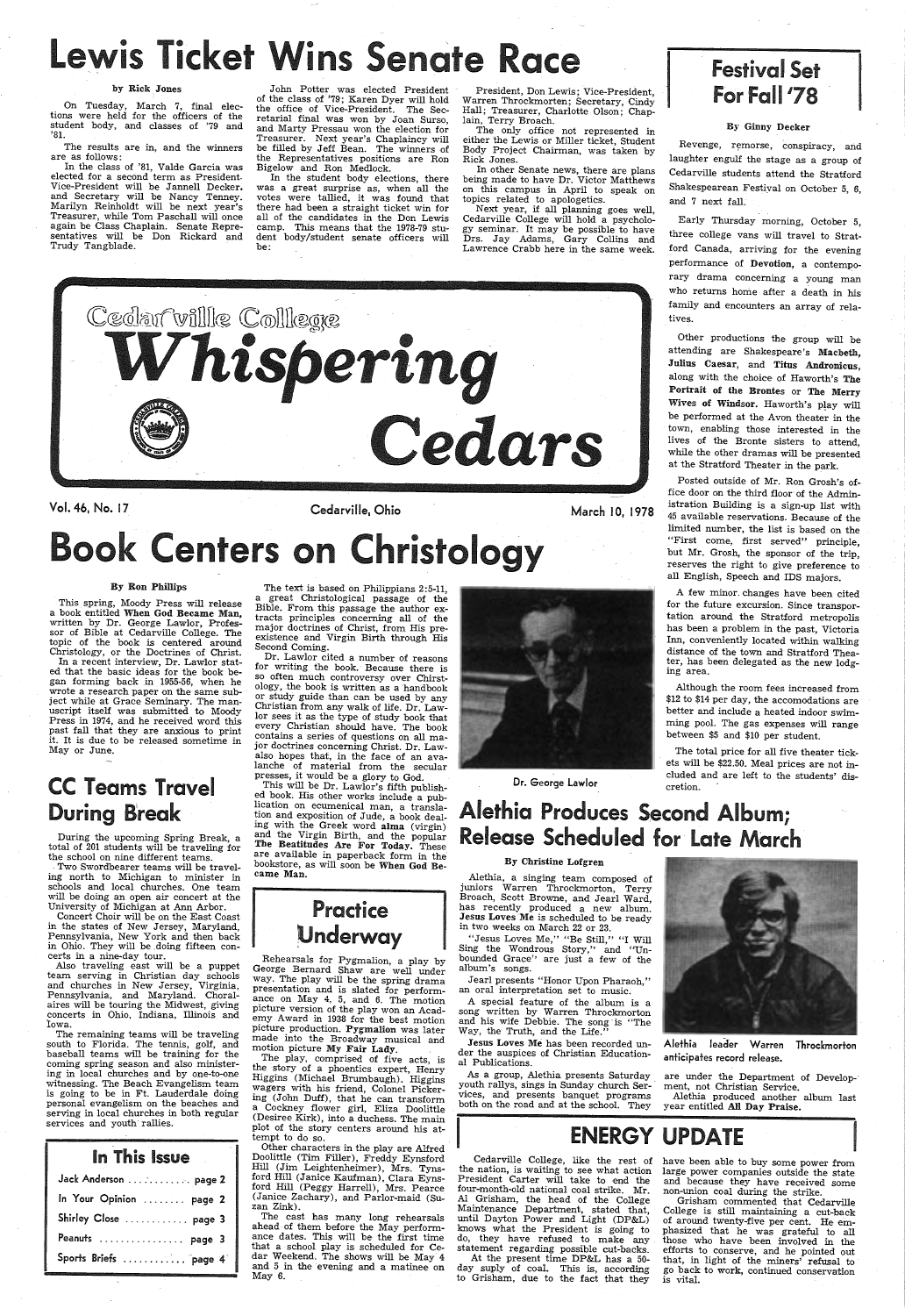### *Editorially Speaking ...*

# **Chapel Conduct Needs Review**

By day, the big white building in the middle of our campus serves as a center of worship for the college family. Unfortunately, when night rolls around, the building seems to undergo a Jekyll and Hyde transformation, turning into the "Passion Pit."

It is sad to say that so many people seem to have absolutely no respect for the right of others to be in our chapel building without having to witness a display of affection that would probably fit best in a poor re-make of that people have no respect for themselves or the people that they are with when they act in such an immature fashion in public.<br>I realize that it is not a majority of the campus that engages in this type

of behavior — it never is a majority that causes such problems. However, it is enough of a problem to create a discomfort for residents of our campus, and to prompt a number of uncomplimentary letters from visiting dignita

If the problem does not correct itself soon, I would urge that a chapel monitor be employed to keep the place of corporate worship from from such childish demonstrations.  $\qquad \qquad -CM$ 

# A Little Help From My Friends

Have you ever wondered what life would be like if everyone's moods were synchronized? I personally couldn't take it if everybody I know became touchy or depressed at the same time. Our existence would be plagued with tears, and man was not meant to be an amphibious creature. likewise, if everyone were exuberant and bubbling over all at once, it would get sicken- ingly tiresome after a short time.

No matter how "down-to-earth" an individual is or how well he has-his head together, no one can tell me that this person is not subject to an occasional outbreak of moodiness. As long as life has its ups and downs, so will those who live it. I am just thankful that when an impulsive frame of mind hits me and I'm on the verge of doing something rash, there is someone close by, feeling rather practical, who will talk me out of it. On the other hand, not <sup>g</sup>iven to risk-taking, I would probably be living in a coccoon somewhere if there had not been friends whose "caution to the wind" attitude had not rubbed off on me once in a while.

Maybe if more of the "self-sufficient" people of the world would realize that men aren't islands, it would cultivate more of a sense of appreciation for those with whom they associate. As for me, I'll continue to "get by with a little help from my friends."  $-SZ$ 



By Jack Anderson with Joe Spear

WASHINGTON - President Carter is<br>finally learning how to get along with Congress. He has been slow to learn, and<br>has suffered some bad legislative defeats. But it now looks as if he is getting the hang of it.

The formula is simple. He is learning<br>to use the carrot-and-stick approach. He has courted congressional leaders and responds swiftly to their advice. But if they oppose him, he has learned to withhold favors.

Take the B-1 bomber battle. President<br>Carter wanted to cut military spending, and he searched the defense budget for expendable items. He decided that the

 $\overline{L}$  $\mathbf{F}^{\ast}_{k}$ 

Defense Secretary Harold Brown and<br>State Secretary Cyrus Vance made personal calls to key members. Even Agri-<br>culture Secretary Bob Bergland phoned<br>his friends in the House about the bomber.

The White House legislative staff warn-<br>ed several congressmen that they might lose pet projects for their districts if they voted for the B-1 bomber. All in all, this was President Carter's best lobbying effort so far.

Sometimes it is difficult to find an audience that will listen to something music that our Wind Ensemble practices<br>hard to perform. Conversely, the men's<br>basketball team has no problem in<br>drawing an enthusiastic crowd (further<br>hyped if a pep band is present). Does this show that athletic contests are superior to., or take priority over artistic experiences?

### The Whispering Cedars Staff

|                                | Editor  Craig Miller    |
|--------------------------------|-------------------------|
|                                | Copy Editor  Suzan Zink |
| Layout Editor  Claire Phillips |                         |
| Business Manager  Dan Green    |                         |
| Advisor  Mr. Ron Grosh         |                         |
| Photographer  Amy Ross         |                         |
| Corres. Sec'y  Wendy Patterson |                         |
| Typist  W. Patterson           |                         |
| Contributors:                  |                         |

I would also suggest that if the ath-<br>letic events are advertised during chapel, then the Wind Ensemble should have equal billing. Enough said.

R. Pope, F. Greetham, R. Young, J. Cottrell, S. Poling, B. Anderson, T. Galbreath, C. Vielguth, K. Haga, T. Wagner, R. Young, G. Decker, R. Phillips, C. Lofgren, R. Jones.

Whispering Cedars is published weekly by the students of Cedarville College. The opinions expressed herein are those of the writers and do not necessarily reflect the attitudes or opinions of the faculty or administration.

students continue to remain in the library when closing time approaches and that if students remain adamant in such practices the periods of darkness will be extended.

Page2

Air Force could do without the B-1 bomber.

The Women's Basketball team would like to commend and thank the Food Service for their help to them through the season for meals. During Thanks turkey dinner hosted by Steve the cook and his family. The Snack Shop and serving line workers have been very helpful also. So many times criticism is given to

cafeteria, but we would just like to say thanks to all of those who have helped in the cafeteria to make meals easier for the team.

But Congress threatened to appropriate \$462 million anyway for two more B-1 bombers. The president met behind closed doors with his Cabinet and told them that he wanted to block the apropria- tions.

According to the confidential minutes, he said the production of two more B-1 bombers would be a "half-billion dollar total waste." He asked every member of the Cabinet to contact their friends on Capitol Hill. And he assigned his chief lobbyist, Frank Moore, to coordinate the campaign.

# IN YOUR OPINION

#### Demand for Equal Billing

What ever happened to critical think-<br>ing and evaluation? We are attending this institution to expand and broaden our base, conditioning our minds to actively filter everything through Scriptural principles. What ever happened to ethical activity? We are exhorted to think the mind of Christ, being conformed to His very image. Well, if one (Continued on page 3)

# **Chaplain's Corner**

Some people have it and some don't. You really can't put your finger on it, yet it's real, you can get it from someone and you can give it to someone. The world would be better off if there were more of it.<br>What is this that sounds so good? Per-

haps a few examples of it will tell you.

Two customers, one quite old and the other young, are waiting in the checkout line of <sup>a</sup>grocery store, the older one notices an item in the younger one's that?" she asks. "Would you like one?" answers the younger person. With the slightest afifrmative nod, he was back down the aisles in the store, soon returning with the item and a smile. "Here you are'' was all he said as he put the<br>item in her cart.

The president succeeded in killing the B-1. without even antagonizing or alarm- ing his military strategists. He has work ed quietly behind the scenes to gain the confidence of the Joint Chiefs. He has in- . vited them to the White House for detailed strategy conferences. He has visited with them at the Pentagon.

The store had become crowded and almost all the carts were being used. Waiting for empty ones, a mother with a five year old daughter saw one and sent her daughter to get it. But the little girl was <sup>n</sup>'t fast enough as a well-dressed man beat her to it.

As a result, he has boasted to his Cabinet, he is on excellent terms with the Joint Chiefs. He has "generated a compatability among the strategic planners of our government," he told the Cabinet, which was "unknown in former administrations."

"You can go ahead of me," she said<br>in a helpful voice. "Thank you, ma'am," he replied as he quickly got out his money. After the cashier had taken it he <sup>g</sup>lanced thankfully at the lady. Not many people in the grocery store had treated him like that before.

Poppy War: We have previously re- ported about the "poppy war" in Mexi-

(Continued on p. 3)

#### YELLOW SPRINGS **NEWS**

Last week our regularly scheduled concert on Tuesday went completely<br>overshadowed by the game with Central<br>State, which had been postponed from the night before. Speaking for many of the Wind Ensemble members, I would like to express my extreme disappointment with the athletic depart-<br>ment for completely overlooking our date, after we have furnished a wellreceived band for important MOC games. I would like to suggest that from

now on, better communication be established when scheduling events involving participating students. Several read-<br>ers may call this solution too general. However general it may be, it is quite basic to our human needs.

#### Dear Editor,

Respectfully, Steven C. Myers President, Wind Ensemble

#### lights Out

<sup>I</sup>would like to formally state that <sup>a</sup> problem exists in the library on week- ends at closing hours.

The library as we are all aware closes Saturday night at 7 p.m, Every night the librarian at the desk will flicker the is closing. However, on Saturday nights the librarian has established a habitual practice of leaving the lights off for periods extending up to five minutes.

This is the heart of the issue. I feel that the student body should recognize that this practice will continue as long as

Students should be aware of this prob- lem and take appropriate action. Fellow students, I suggest that we become acinto an advantage. To be specific, instead of about 20 people studying alone at  $6:59$  in the library, I propose that more people bring friends to take full advantage of the darkness. This would infinitely improve the morale of the student body. Instead of 20 people leaving the li-<br>brary infuriated at the surley behavior<br>of the librarian, larger numbers of students would be able to make better use of their time and would leave the library in a much better mood.

Steve Poling

#### Women's *1* eam Says Thanks

#### Dear Editor:

-The Women's Basketball Team

#### Campaign Ethics Questioned

#### Dear Editor,

#### By Rich Young

Recently in my reading I came across an interesting article by W. H. Weiss. <sup>I</sup>would like to share it with you in hope that through your exposure you will ac quire that which is described. It is entitled "Do You Have It?"

He had it.

That fellow didn't have it.

Over in another checkout line, a lady with a full cart of groceries was beginning to place them on the counter for the cashier when she noticed a boy get in line behind her who had only three items and was obviously in a hurry.

So you see, not everybody has it. Either you have it or you don't, but frequently those that have it give it to others.

Proverbs 11:27 says that we are to "Withhold not good from them to who it hand to do it." And I ask you a question?<br>Do you have it? I know I need to have more of it, and that James 4:17 exhorts me to give attention to it lest I sin. So let's give it some prayerful thought!



#### excellence in typography

*National Newspaper Association Contests:* 

1975, 1973, 1972, 1970, 1969, 1965, 1963, 1962, 1959, 1958

#### *Ohio Newspaper Association Contests:*

1975, 1973, 1972, 1970, 1969, 1968, 1967, 1966, 1965, 1964, 1963, 1962, 1961, 1959, 1958, 1956, 1955, 1954, 1953

*Whispering Cedars*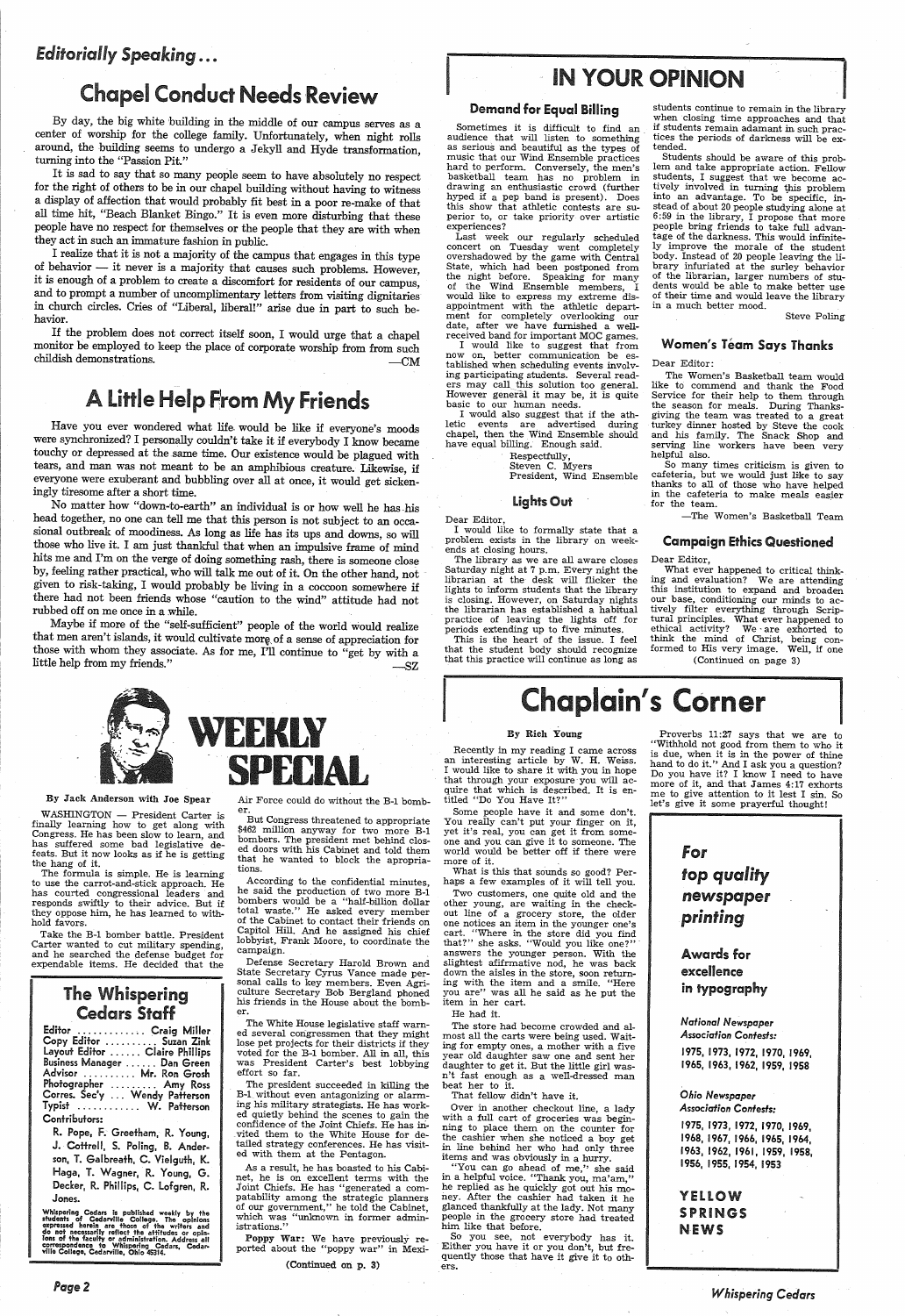

# *Review ......* lose: Precise Interpretation

#### By Myron Youngman

Shirley Close presented an outstanding classical-sacred concert to a very meager crowd Monday night in the college chapel. The pressure from academics, that is much a part of the last days of any quarter, kept faculty, staff, and student alike from hearing this well-trained female vocalist.

but after the musical depth of the first section, I was left wanting in this sacred segment. She exhibited the same sound musicianship as she had previously, however, many of her sacred selections inherently lacked the musical (not doctri- nal) depth that would make the best use of the talent Miss Close has been given.

> Mezzo Soprano Shirley Close presented an exceptional concert for the Cedarville audience.

Selections included the opening choral praise to God by Haydn, followed by three selections by the romanticist, Brahms, and outstanding selections by Nin, the Spanish contemporary. A bit of opera came to the Cedarville stage with selections from "Samson & Delilah" and "Carmen." Miss Close's first section was completed with selections by the American contemporary, Aaron Copeland, with "At the River" and "Zion's Walls," followed by a final "Alleluia."

# nderson's Weekly Special

Her audience rapport, warmth, and heartfelt conviction carried through to · her final "Make Me an Instrument of Thy Peace." The audience responded with the same warmth she shared with us. Her encore, "There is a Balm in Gilead" fell on an awed and completely silent audience. Unmatched interpreta-<br>tion and a warm, rich tone quality are<br>the marks of this performer. Those there<br>were challenged by a Christian not satisfied with the status quo; those not there missed one of the best female vocalists this campus has seen.



Shirley Close's precise interpretation caused her audience to feel the same emotion that she felt in her music. As she shared with us the English translation of some of her foreign language songs, we witnessed an example of great oral interpretation and that same "interp" was carried into her music. Also worthy of note was Miss Close's accompanist, Theresa Cupples. At times the audience's attention moved to Mrs. Cupples, not because of any flash or flare, ples, not because of any flash or flare,<br>but because of the well-executed talent of accompanying.

> -OPEN 24 HOURS-WEAVER'S SUPER YALU Yellow Springs

mountains. One of our reporters flew with them and reported that it is the most dangerous flying in the world.

The helicopters whirl within inches of canyon walls and jagged rock formations. Sometimes they crash; sometimes they are shot down by the poppy farmers.

More than 44,000 poppy fields have been sprayed during the past two years. At least eight tons of potential heroin have been destroyed before it could reach the border. This has caused a drastic

ENTERTAINMENT AND AUTO SERVICE INC. SR42 E. Cedarville . Phone:  $766-076$  $\overline{a}$  $\sim$  .  $\sim$  .  $\sim$  .  $\sim$  .  $\sim$  . **E** COMPLETE AUTOMOTIVE DEPARTMENT Work Guaranteed 11 ) ALL SIZES OF TIRES PLUS FULL SERVICE :<br>"O DISCOUNT AVAILABLE (except degler items) : Dealing in: DUN LOP and UNIROYAL tires

We have learned that the Mexican authorities are unhappy with President Carter. They don't like his new immigration restrictions. They are also dis<sup>p</sup>leased with his natural gas pricing poli- cies. So, in retaliation, they have quietly stopped cooperating in battling the drug menace.

## **IN YOUR OPINION**

Peter Bensinger, head of the Drug<br>Enforcement Administration, met pri-<br>vately in Geneva with Mexico's Deputy<br>Attorney General Samuel Alba Leyva, to<br>straighten things out. Bensinger told us<br>he is satisfied the cooperation w sume.

After intermission this writer received somewhat of a let-down as Miss Close moved into a "sacred" concert. I was moved by her testimony as were most,

#### (Continued from page 2)

co's Sierre Madre mountains. Mexican troops have been destroying the poppy fields, which supply heroin for the United States. The brown heroin, known as "Mexican mud," is worth billions on the U. S. black market.

Shooting often breaks out between the Mexican soldiers and the armed poppy growers. Helicopter pilots seek out and spray the poppy fields, which are hidden heroin shortage in the back alleys of the United States.

A snag, however, has developed in the<br>poppy war. Suddenly, the spraying declined by one-third last month. U.S. drug experts have been barred from the heli-<br>copter missions. Our sources doubt, in fact, whether the fields are being destroyed at all now. Dear Editor,<br>I would like to comment upon the steady barrage of criticism that has been directed at the new slacks rule this winter.

Previously, students complained beslacks, and their freezing legs were suf-<br>fering. This year, students are grumbling<br>because girls may wear slacks only at<br>certain temperatures and their freezing<br>legs are still sufering.<br>Apparently, very few Cedarville col

legians realize that they have a voice in such areas as dress code.

Last year the slacks issue generated much interest and discussion, but very little positive action. The proposal for the new rule originated in Student Senate with the ideas and efforts of only a hand-<br>ful of student representatives.<br>Determining what temperatures should

be used involved checking the tempera-<br>tures and wind chill factors of those days<br>when the deans had permitted girls to<br>wear slacks. (Temperatures on those days were in the  $-30$  degree to  $-60$  degree F. range.)

Although many students were aware<br>that this issue was being discussed in Senate (by reading the minutes posted in the SCG or talking to representatives), no one offered any suggestions or help at that time.

 Finally, a tentative proposal was written up, passed in Senate, and forwarded to the student deans. When Dean Rickard questioned the temperature, he was informed as to how it had been decided upon, and it was made clear that that was one area which might possibly need reconsideration in the future. reconsideration in the future.

### LINDA1S FLOWER AND GIFT SHOPPE

*Flowers for All Occasions Designed Just for You* 

> Call 766-5768 75 N. Main St. Cedarville. Ohio

#### (Continued from page 2)

approaches the conduct in chapel Tues- day in this proper light, that individual can not help but see contradictions between what was said and how we are to conduct ourselves as Christians. Regardless of who the candidates were,<br>the fact that unfair play, and a malign-<br>ing against both the Administration and the character of the opposing candidate still exists. It can not help but make me question motivation and makes me very disappointed that even a hint at what the world uses in similar situations would be employed. The principle that all things should be done in order and above reproach is not the exception to the rule  $-$  it is the rule. Let's get our minds and daily walk among our fellow students in line with the Word. I can only hope and pray that in the future, students in line with the Word. I can this will be more than just feigned Christian jargon, but truth in our lives. Respectfully,

Diane De Nicola

#### More on Slacks

It was thought necessary at that time to set down an exact temperature in order to avoid the hassles of calling Dean Bates and others every morning to hear the day's decision.

<sup>I</sup>agree with the many voices who are saying the temperature needs to be raised in the rule; Ten below is still awfully cold on one's legs. Perhaps we even should consider the "Grand Rapids sys- tem," as was suggested in a letter to Whispering Cedars last week.

What we do not need to do is sit around complaining and waiting for someone else to handle the situation. I think concerned students should talk to their Senate representatives, or find out how they can introduce a proposal to Senate them selves.

Tina Wagner



**Whispering Cedars**